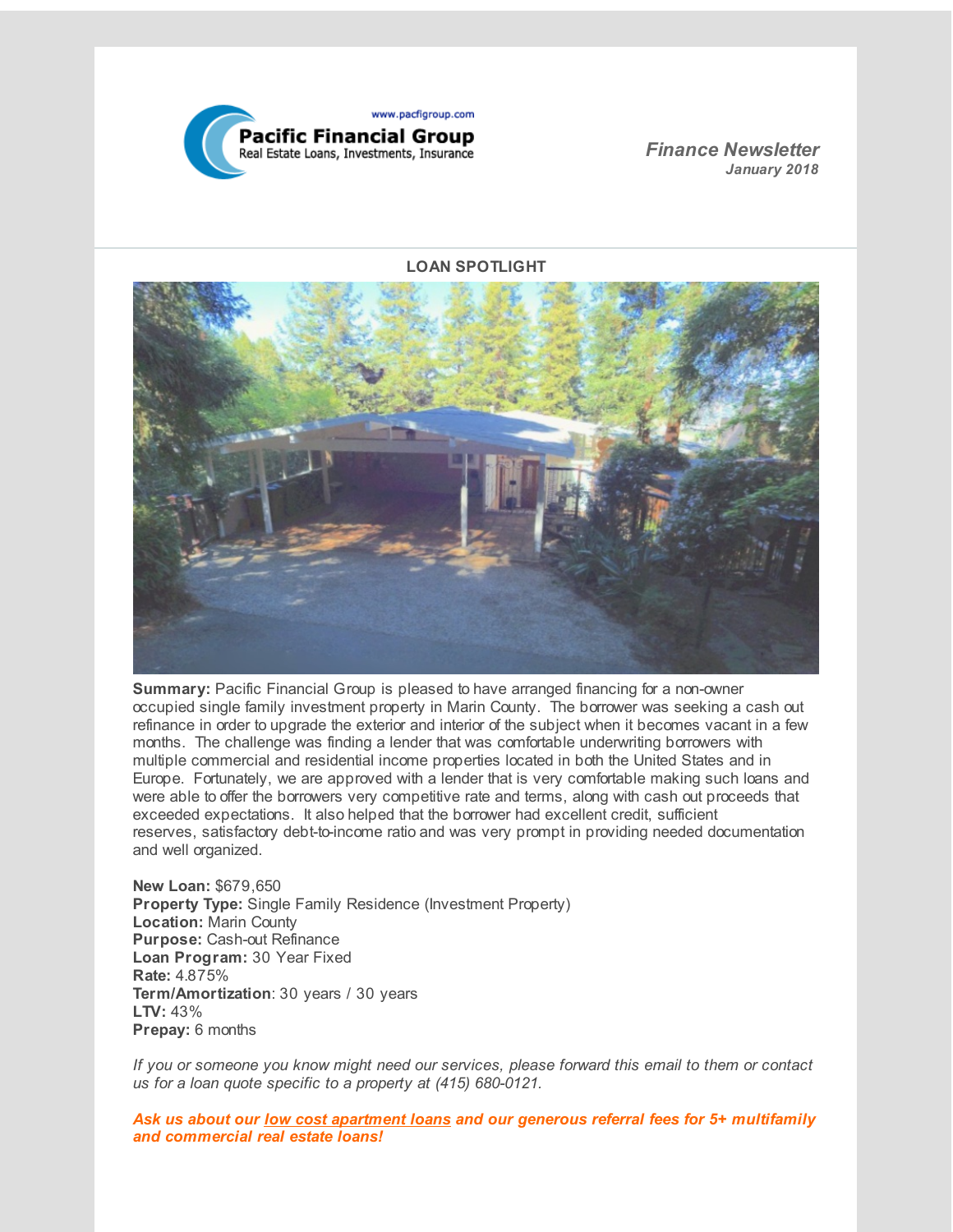

## **ABOUT OUR SERVICES**

Pacific Financial Group is a full-service brokerage firm dedicated to providing clients with real estate loans, investment advice, financial planning and insurance services. Our success is the result of our client-focused commitment, professional integrity, industry and market knowledge and unique private banking approach to understanding the financial needs of our clients and delivering specifically tailored solutions. **Visit our website to obtain additional information about the types of [investment](http://r20.rs6.net/tn.jsp?f=0012SU0E2uU2fAD-uhEDT9qVkHb3oF58gKibIPL6DqUuFK1zA1sMFldThKQD3noslk3MRXjGruih9HncivHSK4-OFu3sBo2kvk1IlADsP2W4W5vN-Lcb4OiyntKoQL1ayWcWYdJfU4S8KDpzUVrHOS-MBcNCyV71VBVVhmX5Hhb-o8K113Fm_HxmcohR2JG2jSQF0JnXq-UIUY=&c=&ch=) advice and [insurance](http://r20.rs6.net/tn.jsp?f=0012SU0E2uU2fAD-uhEDT9qVkHb3oF58gKibIPL6DqUuFK1zA1sMFldThKQD3noslk34PmKuM_3T0wqeROpOAtREUj7YpSfN9JhdA208ihgCAKUWoQkRi9U-WVeV-F1KS1bjNGR8-eXRJXBJIi4VV5mw36Ed9GfIHBBD2bKjVAGDjL-vKHqA9FnQgwqlzxsvliRDvbNwqWMYZA=&c=&ch=) services we offer.**

## **APARTMENT LOAN PROGRAMS**

**Hot Money: We offer low cost apartment loans from \$500K & up in California. No origination fees, no lender fees and capped closing costs!**

We are pleased to provide access to a large selection of 5+ unit multi-family loan programs from which to choose so you are assured of finding one that is best suited to meet your particular investment objectives. Drawing from our diverse pool of capital sources, your loan program options are limitless. **Visit our website to obtain additional [information](http://r20.rs6.net/tn.jsp?f=0012SU0E2uU2fAD-uhEDT9qVkHb3oF58gKibIPL6DqUuFK1zA1sMFldThKQD3noslk3lJvyiu55Wsz5m1wrVAXwy5LElTrcDXYxG2S7vkiBUAixNNBRxYmF7fiyUV_QlVdSeNBdtydR8eqjdXZPpjrIvn5YFpmwZiiQlT5I3ILdqmVIGWzyPuxyCc0j8G0bk7dXiw0HEUbb8Y0=&c=&ch=) about available apartment loan programs and interest rates.**

## **COMMERCIAL LOAN PROGRAMS**

**Hot Money: Ask use about CRE loans for properties occupied by marijuana dispensaries or cultivators from \$1MM & up in California. Fixed rate loans with interest rates starting in the mid 6's with 25-30 year amortizations.**

We understand the importance of finding the best available financing to maximize your return on investment and have access to a large selection of commercial loan programs for office, retail, single tenant, self storage, industrial, hospitality, mixed use and owner-occupied commercial buildings, so you are assured of finding one that is best suited to meet your particular investment objectives. Commercial loans are available from a diverse pool of capital sources which include local and regional banks, credit unions, life insurance companies, conduits, pension funds and private investors. **Visit our website to obtain additional information about available [commercial](http://r20.rs6.net/tn.jsp?f=0012SU0E2uU2fAD-uhEDT9qVkHb3oF58gKibIPL6DqUuFK1zA1sMFldThKQD3noslk3B8vav5cdriOo4CID30v3mLBP5hhRAxFPFQ_hocbzyHN6RMP9lDLSNm7KKiwZ1EpEVkxgUgySBoiZgmxZk2x9xqNa-vmDBz1dKJVcyZwfwwh9xA1rVjnAPr4SaZAJU5-6yiiVNA7zUE4=&c=&ch=) loan programs and interest rates.**

## **RESIDENTIAL LOAN PROGRAMS**

We have access to over 30 lenders that offer a variety of loan program options for owner-occupied residences, 2nd homes or 1-4 investment properties. Why limit yourself and deal with one lender when you can have access to a diverse pool of lenders with much more loan program options from which to choose? Below are some of the loan program features currently offered:

- Loans to single member LLC's and revocable trusts
- Stated income and interest only loans
- Debt ratios up to 50%
- Loan amounts up to \$3,000,000
- 100% gift toward a purchase down payment
- No monthly M.I. options available
- $\bullet$  No income verification for investor properties / unlimited # of properties financed
- Low down payment loan programs for first-time home buyers (conventional & jumbo)